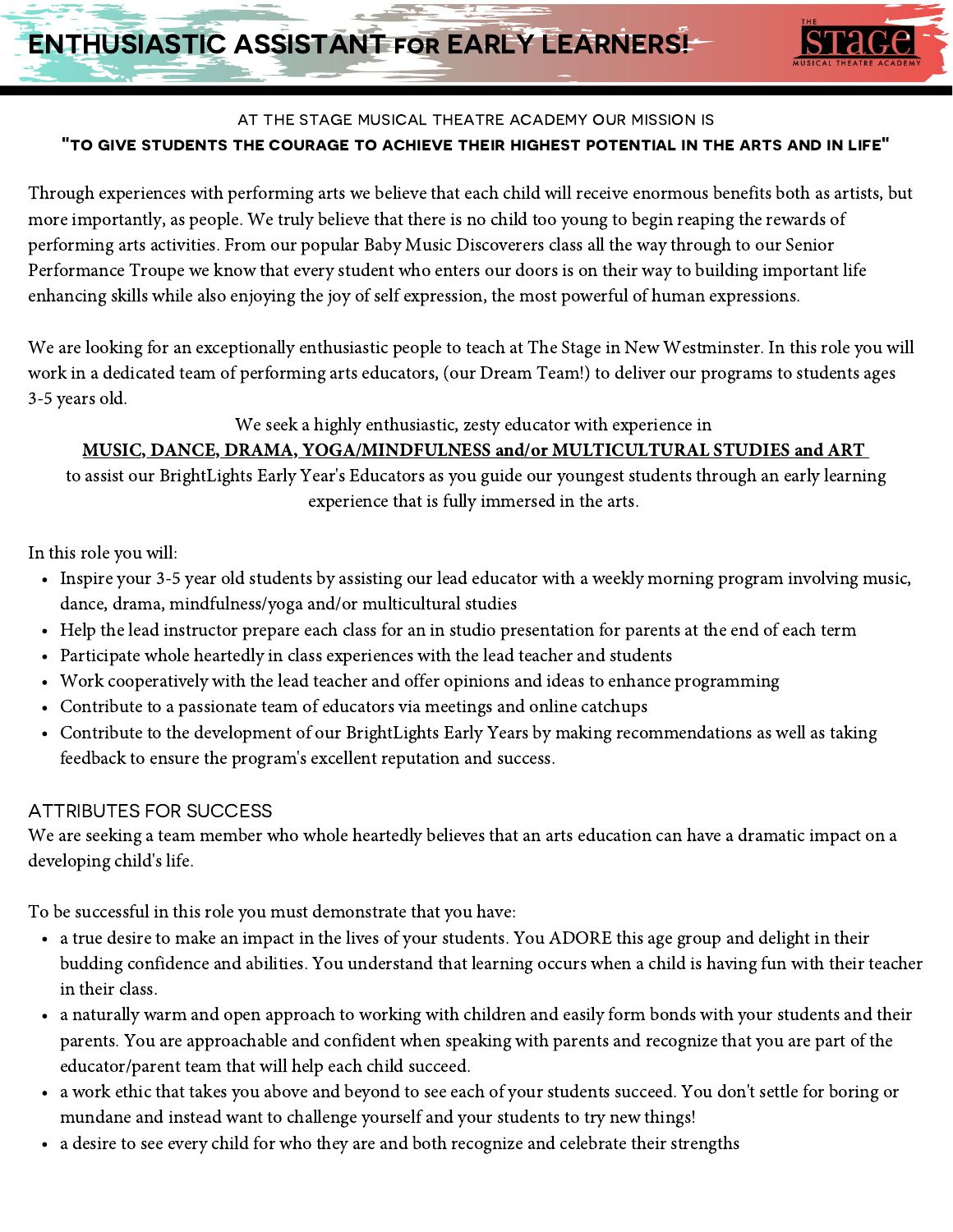# ENTHUSIASTIC ASSISTANT for EARLY LEARNERS!



- endless patience for our students who are just learning how to move through the world with a sense of confidence and control.
- excellent classroom management skills that will allow for students to feel free in their classes while also feeling safe and secure while in your care.
- a willingness to continue learning and to accept constructive feedback to ensure the quality and success of the program. You work to your strengths and are willing to continually grow in a supportive and encouraging environment
- commitment to our team. Our team is the core of everything that happens at The Stage. You are generous, creative and caring towards your fellow team members which uplifts the entire studio. You attend scheduled meetings understanding that doing so supports the mission of the school and encourages you higher mastery of your teaching art.
- a desire to take initiative and solve problems as autonomously as possible

#### BRIGHTLIGHTS EARLY YEARS INSTRUCTOR

#### THE ESSENTIALS

- experience instructing a group of 6-8 students ages 3-5 years old in music, drama, dance, yoga/mindfulness and/or multicultural studies.
- ability to take direction and follow instruction as well as take initiative and jump in when you feel that your input  $\bullet$ would be helpful.
- A sparkling warm personality. You are a wonderful human being both in and out of your classroom.
- a willingness to contribute to our studio culture and encourage its success and reputation
- reliable transportation to and from the studio
- an up to date Vulnerable Sector Check or be willing to obtain one
- Up to date CPR certification or willingness to acquire prior to starting  $\bullet$
- ECE certification not required but an asset

#### CURRENT SCHEDULE

Tuesday - Music & Art | 9:00-11:30am Thursday - Dance & Art | 9-11:30am Friday - Drama & Art | 9-11:30am

PENDING SCHEDULE Monday - Mindfulness & Art | 9:00-11:30am Wednesday - Global Playground & Art | 9:00-11:30am

#### THE JOURNEY

- Successful applicants will be shortlisted and contacted for a Zoom meet and greet.
- If chosen to move forward successful candidates will be asked to provide a demo class with our lead instructor(s) and students. (Demo class is paid time)
- Most suitable candidate will be chosen to join the team and begin the on-boarding sequence.
- The assistantship position can develop into a lead teaching position in this program or others.